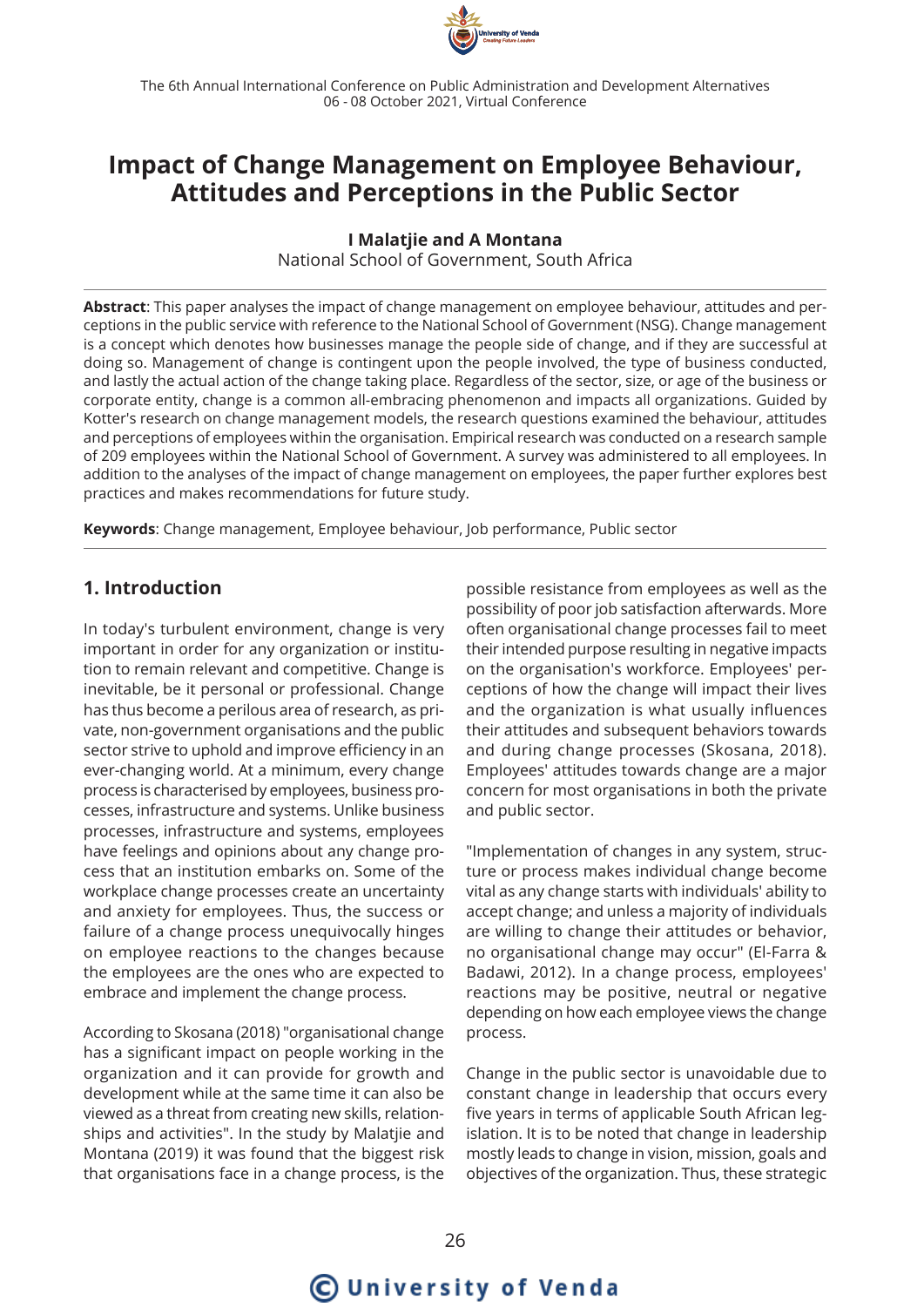changes will lead to operational changes and conversely the employees will also be affected (Kuipers, Higgs, Kickert, Tummers, Grandia & van der Voet, 2014; Al-Ali, Sing & Sohal, 2017; Skosana, 2018).

# **1.1 The National School of Government Background**

In their previous study, Malatjie and Montana (2019) highlighted the change processes that the NSG has underwent since the first major change in 2007/2008. The department is undergoing yet another major change which will have an impact on different elements; that is, structure, processes, systems and the people.

The NSG operated without an approved organisational structure for a long time. Even though a start-up structure was approved, the impact of not having an approved structure created anxiety amongst many within the organisation. A process of re-engineering the department's business **processes** was undertaken with all staff members to find innovative ways of creating seamless synergies and avoid duplications in the way services were delivered to client. This process will also assist in breaking down silos that were identified by employees as being the reason the department is not able to reach its full delivery potential. These business processes were also integrated into the current configuration.

In order to ensure that the business processes are efficient, the department will be implementing a digital transformation plan in order to improve efficiencies in the systems. This digital transformation is aimed at aligning business processes with ICT initiatives for innovative delivery and support. When implemented right, these processes will increase productivity and turn-around times, enhance service quality and reduce operating costs while improving revenue generated.

All the above-mentioned processes will inevitably have an impact on people; as a start, the approved migration plan will be used to guide the placement of employees with the right skills into the right positions. A skills audit project will be implemented to ensure that the right skills are identified for the right jobs. The new processes and digital transformation might require a re-skilling of employees so that they are able to operate within this improved environment. Although each of the above projects has its own project leader and non-key expert, they all report to one manager who has the arduous task of ensuring that the projects are synergised.

This study was conducted as a follow-up on the recommendations made in the paper by Malatjie (2019), whereby it was indicated that employee attitudes during a change process should be investigated. Therefore, this study seeks to investigate the degree to which the change management processes impact not only the attitudes, but also the behavior and perceptions of employees of the NSG.

# **2. Literature Review**

"Change management is the application of a structured process and set tools for leading the people side of change to achieve a desired business outcome; that is both a process and a competency" (Creasy, 2018). In the works of Galli (2018), "change management consists of three layers: organization, people and projects". Moreover, "change management is a concept which denotes how businesses manage the people side of change, and if they are successful at doing so" (Hiatt & Creasey, 2003). Management of change is contingent upon the people involved, the type of business conducted, and lastly the actual action of the change taking place. Regardless of the sector, size, or age of the business or corporate entity, change is a common all-embracing phenomenon and impacts all organizations (Bouckenooghe *et al*., 2009).

# **2.1 Change as a Process**

Galli (2018) emphasizes that change management needs to have a process that should be followed. The first phase involves identifying the need for change, in the second phase change details are determined; followed by determining change models; that is, how the change will be implemented, then the final stage will be the implementation phase.

There are different change models that can be used in change management however, in this study Kotter's 8 Step change model was considered as a basis of the change process. Kotter (1996) alleged that "leadership must create and sustain the kind of changes needed for successful organisations to compete in the current competitive world".

The model's 8 steps are outlined in Figure 1 on the following page.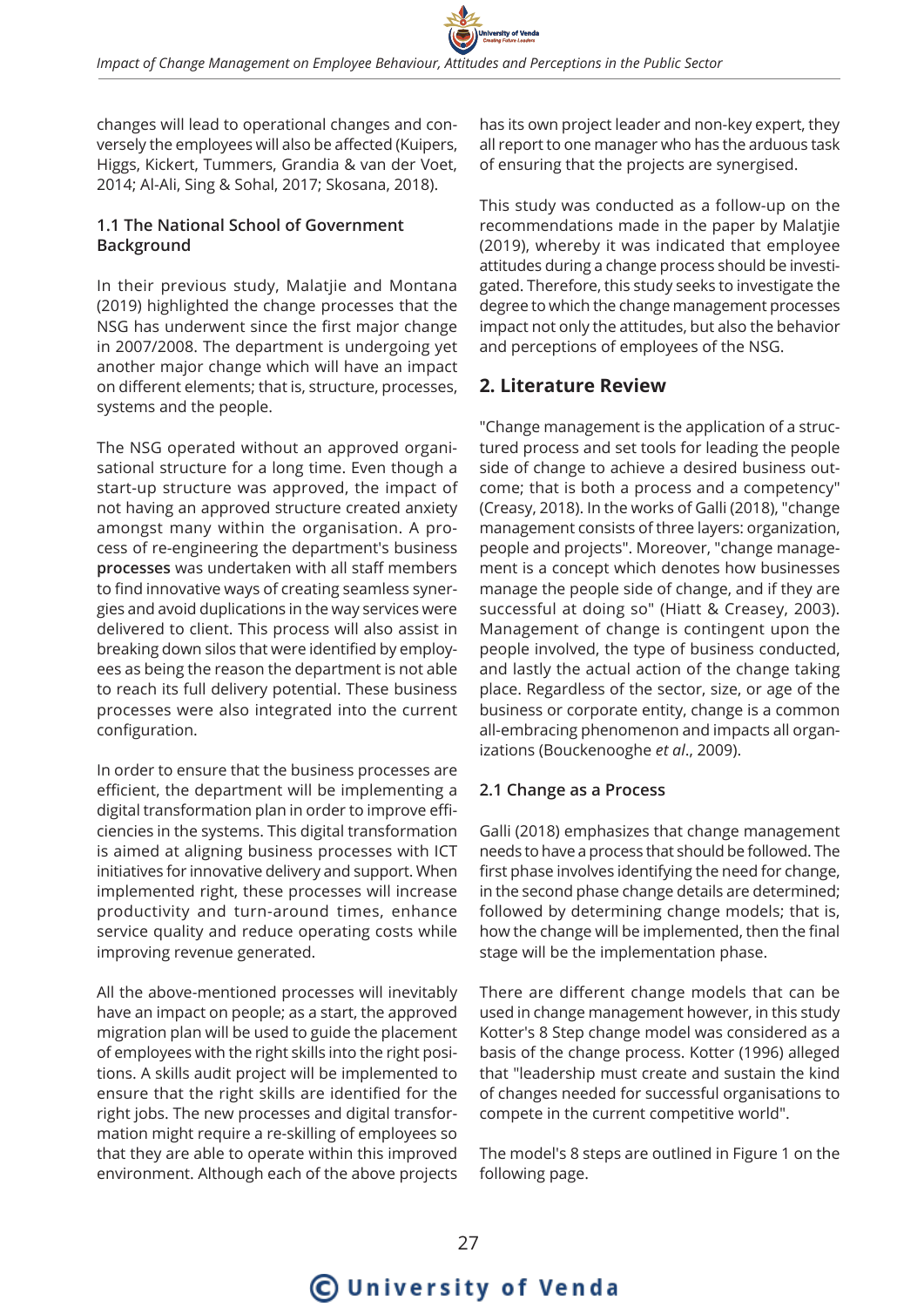



### **Figure 1: Kotter's 8 Step Change Model**

Source: www.kotterinc.com

- 1. "Create a sense of urgency creating a sense of urgency is critical to increasing the organisation's awareness that it needs strategic adjustments and that there are always opportunities in sight.
- 2. Create a core coalition for effective change to happen, a team of effective leaders must develop into a coalition to build urgency around the need for change. People must know change is necessary.
- 3. Develop and form a strategic vision formulating a clear and sensible transformation vision. The transformation vision is required to align objectives and to progress as a group.
- 4. Communicate and share vision plans effectively communicate the strategic vision in order to get employees and team members on board.
- 5. Empowering employees to act on the vision allow employees to try out new ideas and approaches. Employees need support in removing obstacles to the vision.
- 6. Generate short term wins short term wins help the change management team to test the vision against real conditions and to make necessary adjustments.
- 7. Consolidate gains and produce more change not allowing complacency and continuous progress is a goal.
- 8. Initiate and set new changes –the goal is to institutionalize the change and to anchor it in the organisational culture" (Kotter, 1996; Kotter, 2012; Kotter & Cohen, 2012).

An organisation-wide change process is led by the executive of the institution; and in order to improve the likelihood of success of the change process, leadership should seek buy-in from employees, labour and other stakeholders. In the study by Galli (2018), emphasis is made on the fact that "change will not be successful without a well-developed strategic vision, because that organization will not have a roadmap for the change process". Similarly, employees need to understand why change is needed in an

# C University of Venda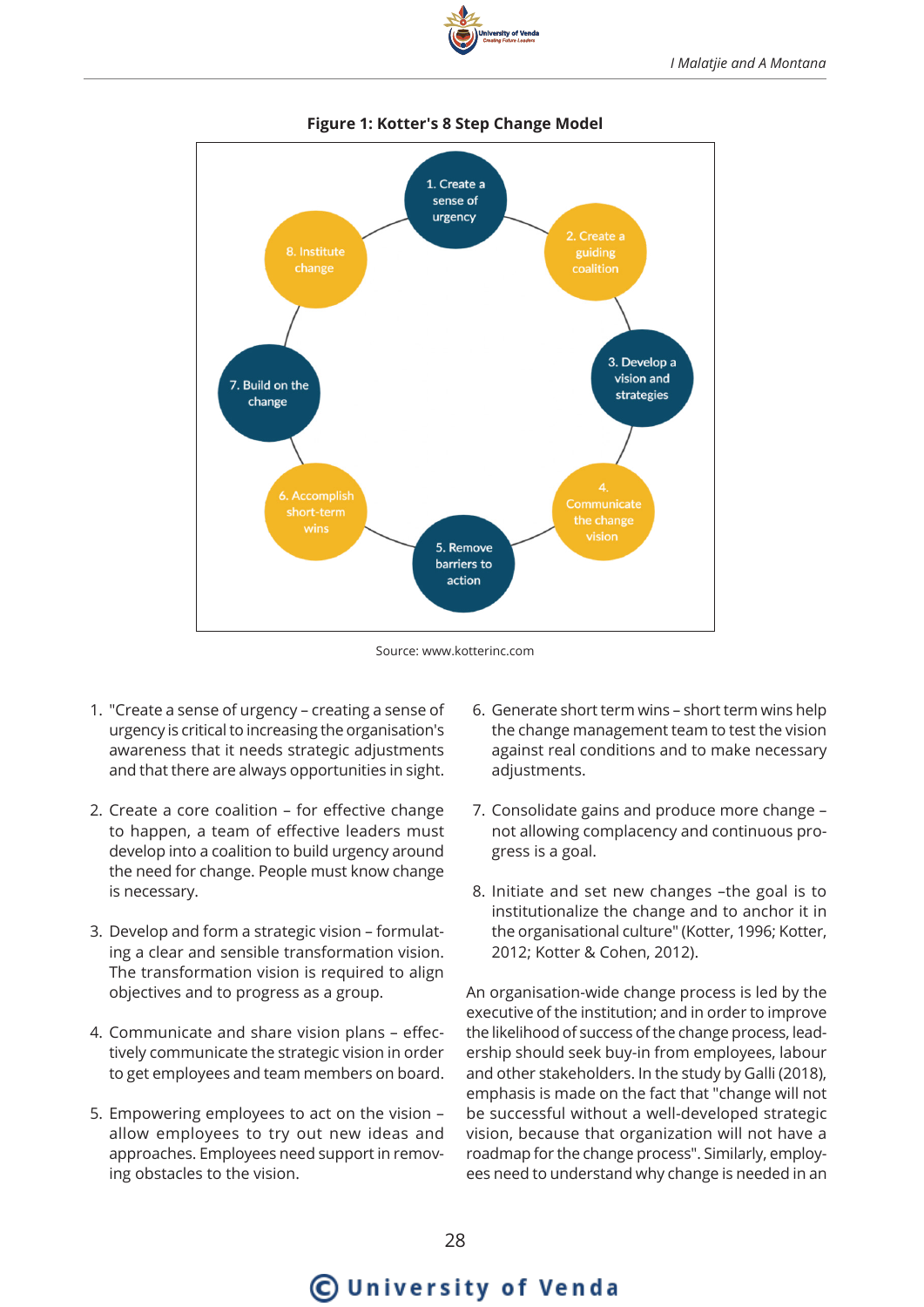organization in order to support the change itself. It is therefore important that the change process be managed properly by the leadership, using a clear change management process that is supported by all employees (NSG, 2021).

# **2.2 Role of Individuals in Change**

Although it is agreed that change is necessary for any organisation to remain relevant and competitive, it is believed that change initiatives fail more often than not. Kotter and Cohen (2012) for example, believe that 70% of all change processes fail and attribute this to the human factor; that is, people's attitudes, behaviors and responses to the change. In any change process, employees are the most important aspect as they are the assets of the organization and have the ability to make the change smooth or difficult. It is therefore imperative that they are not only kept informed of the change process but are also involved in the process. Change needs to be communicated from the beginning and regular updates must be given to all stakeholders. Most importantly leadership needs to acquire support and buy-in of most if not all the employees. The above sentences are supported by El-Farra and Badawi (2012) who posits that the implementation of changes in an organization, whether system, structure or process highlight the importance of individuals as any change starts with individuals' ability to accept change; and unless the majority of individuals are willing to change their attitudes or behavior, organisational change might not succeed.

### *2.2.1 Employee Attitudes Towards Change*

Attitudes emanate from how people feel, think and perceive a situation, object or person. Arifin (2020) defines attitudes towards change as how employees feel about change after assessing the changes that the organisation plans to implement or are implementing. Neiva, Ros and Paz (2005) describe attitudes as the predictors of whether or not people will participate in change processes. Based on the outcome of the assessment, employee attitudes can be positive or negative. A negative attitude can result in resistance to change; while a positive attitude can be seen from employee readiness to accept the change (Arifin, 2020).

In their paper, Vakola and Nikolau (2005) found that one of the factors that contributed to employees' resistance to change is stress; that is, the more employees are stressed by the change and how

it is being managed, the more likely they are to develop a negative attitude towards the change. Vakola and Nikolau (2005) further go on to discuss how employee attitudes to change can also affect their morale and productivity which in turn could have negative consequences for the organization. In order for leadership to assist employees develop more positive attitudes to change, they first need to reduce employees' stress levels. This can be achieved through participatory involvement of all staff, consistent information-sharing and leadership support (Schalk, Campbell & Freese, 1998).

#### *2.2.2 Employee Perceptions Towards Change*

Naturally, people are inclined to have different perspectives of the same situation, this is due to the information they have about the situation. If no effort is made to clarify a certain situation, everyone makes sense of the situation in their own way and that influences their perceptions. A change process is no different. If an organization does not make an effort to paint the same picture for everyone, individuals will create own pictures of a supposedly common process. Thus, if employees perceive the change to be beneficial to them as individuals, they might be more invested in the change. If they perceive the change to be more beneficial to the organization and not to them, they might resist change.

Although organizations believe that they embark on change processes for positive reasons, if not managed right, there could be high levels of resistance. According to Jones, Hobman, Gallois, Watson, Bordia and Callan (2008), for a change process to succeed, management needs to build positive employee beliefs, perceptions and attitudes. Furthermore, Jones *et al.* (2008) cite Dent and Goldberg (1999) who purport that employee resistance might not necessarily be towards the change itself, but towards the perceived negative outcome of the change or the process of implementing the change.

In a model that was developed by Oreg (2006) as cited in Jones *et al.* (2008) it was found that perceptions towards the anticipated change outcomes; for example, job security, opportunity for growth, were associated with the affective (how people feel) and the cognitive (how they think) dimensions of change. On the other hand, the perceptions of the change process itself influences the behavioral (how people act or react towards change) dimension. Being aware of the above dimensions and what influences them is not enough as there is a further need to unpack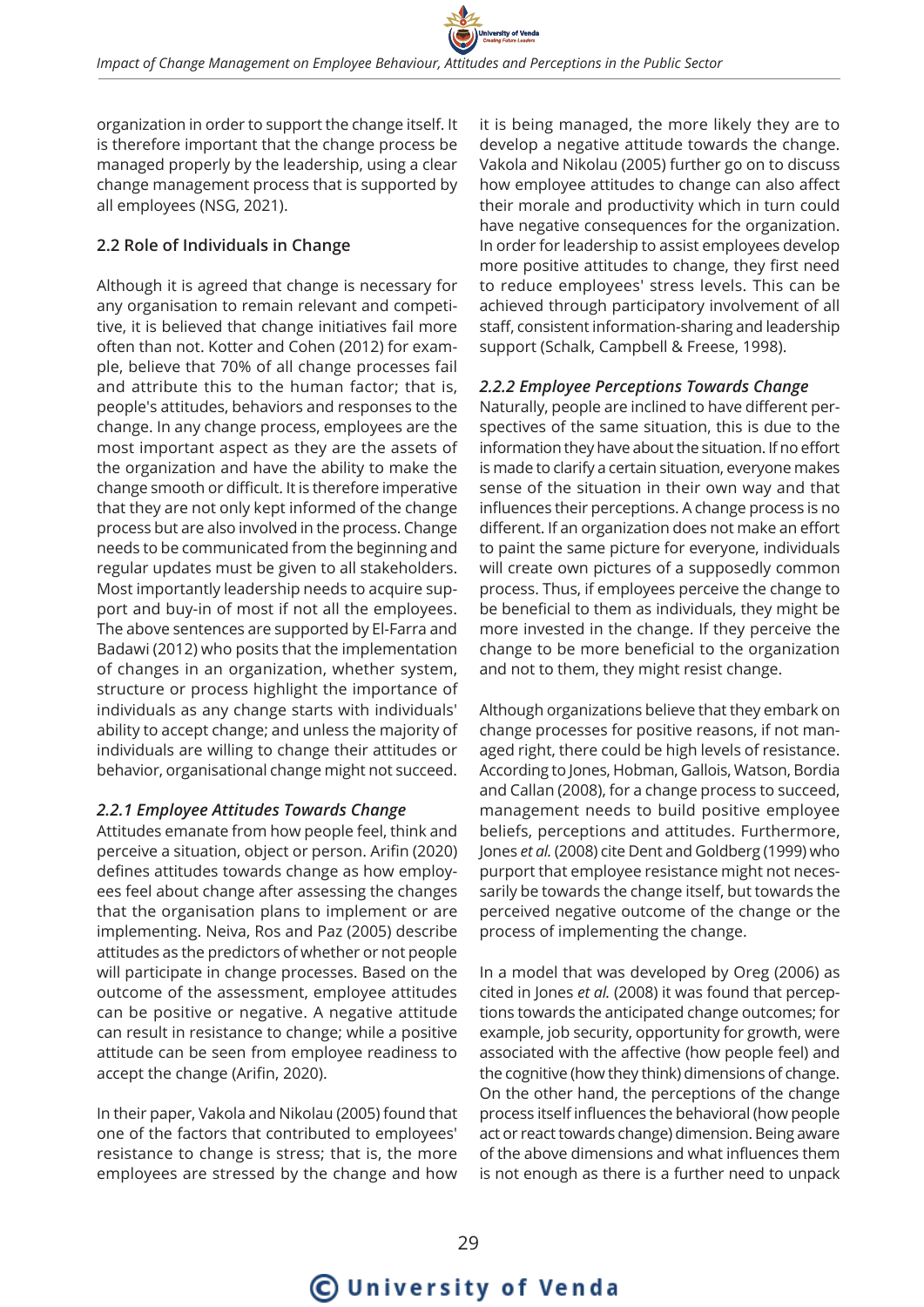

the elements that are associated with these dimensions; that is, perceptions, attitudes and the eventual behavior towards the change. Therefore, perceptions of change outcomes as well as perceptions of how change is managed are usually associated with employees' resistance to change (Jones *et al*., 2008).

#### *2.2.3 Employee Behavior Towards Change*

Change readiness refers to the willingness of people to be part of a change process. If employees do not receive proper explanation on change and why it needs to happen, there is generally a reluctance to be part of the process (Wang & Kebede, 2020). As suggested by the above discussion, a combination of employee attitudes as well as perceptions have an influence on employee behavior during the change process. This is because behaviors are seen as external manifestations of what is going on inside a person's mind (Hultman, 2003). If change is seen in a positive light, it will be supported. In order for the behavior to be positive, it is important to have prepared employees to be ready for change (Arifin, 2020).

According to Kotter and Cohen (2012) although changes to the culture, systems and strategy are important, the main challenge when implementing the 8-stages during change process is 'changing people's behavior'; that is, what people do. Linked with the work of Oreg (in Jones *et al*., 2008) it is stressed that during change, management should seek to influence employee's feelings (affect) and thoughts (cognition); this will essentially influence behavior. Kotter and Cohen (2012) refer to this as the 'see-feel-change' flow. Arifin (2020) goes further to discuss the factors that influence people's attitudes, perceptions and behavior towards change as either organizational/external factors such as leadership support and individual/internal factors such as threat appraisal. In order to address this, an organisation's leadership needs to provide support to employees, communicate and encourage employee participation (Schalk *et al*., 1998). With regards to communicate, the leadership should communicate the need and vision for change succinctly to all employees. Communication ensures that employees across all divisions and salary levels, have the same views on the future that is being anticipated in the change.

# **3. Methodological Approach**

A quantitative approach was adopted, and data collected through the administration of a survey to 209

staff members on all salary levels; that is, 42 senior managers (Level 13 – 16), 70 middle managers (Level 9 – 12) and 97 administrators (Level 4 – 8). The study initially planned to only draw the sample from salary levels 9 – 16; however, it was realised that valuable information could be gathered on how the change is perceived and received by employees on different levels, thus all employees in the organisation were included. Quantitative Data was collected using Lime-survey and exported to Microsoft (MS) Excel. Data analysis was performed using (MS) Excel 2013, with the Analysis ToolPak add-on.

### **3.1 Procedure**

The questionnaires were emailed to all staff members accompanied by a clause that emphasised that all responses will be anonymous and handled with utmost confidentiality. Although the responses did not require information that can compromise the anonymity of the responses, there was demographic questions that were necessary for the categorisation of the data received. Participation in the survey was voluntary. The instrument consisted of questions that required the respondents to indicate their responses on a 5-point Likert with 1 being strongly disagree to 5 being strongly agree and it took 15 minutes to complete.

# **4. Results and Discussion**

Of the 209 staff members only 28 fully completed questionnaires were received which is a 13% response rate. Out of the 28 respondents 17 were female, 11 male and were in the following age categories – only 2 respondents in the 25-34 years category; 9 respondents in the 35-49 years; 10 respondents in the 45-54 years category and and 7 respondents in the 55-64 years category. Salary levels of respondents indicated that only 1 intern completed the questionnaire, level 1-5 only 3 responses were received; level 6-8 recorded 4 responses; levels 9-12 indicated 7 responses; level 13-14 had 13 responses while on level 15-16 no responses were recorded. The responses received indicated only 1 person who had less than 1-year length of service at the NSG and the rest had been in the NSG for a period of over 5 years and longer.

### **4.1 Need for Change**

53,57% strongly agree and 35.71% agree with the statement that Change is necessary for the NSG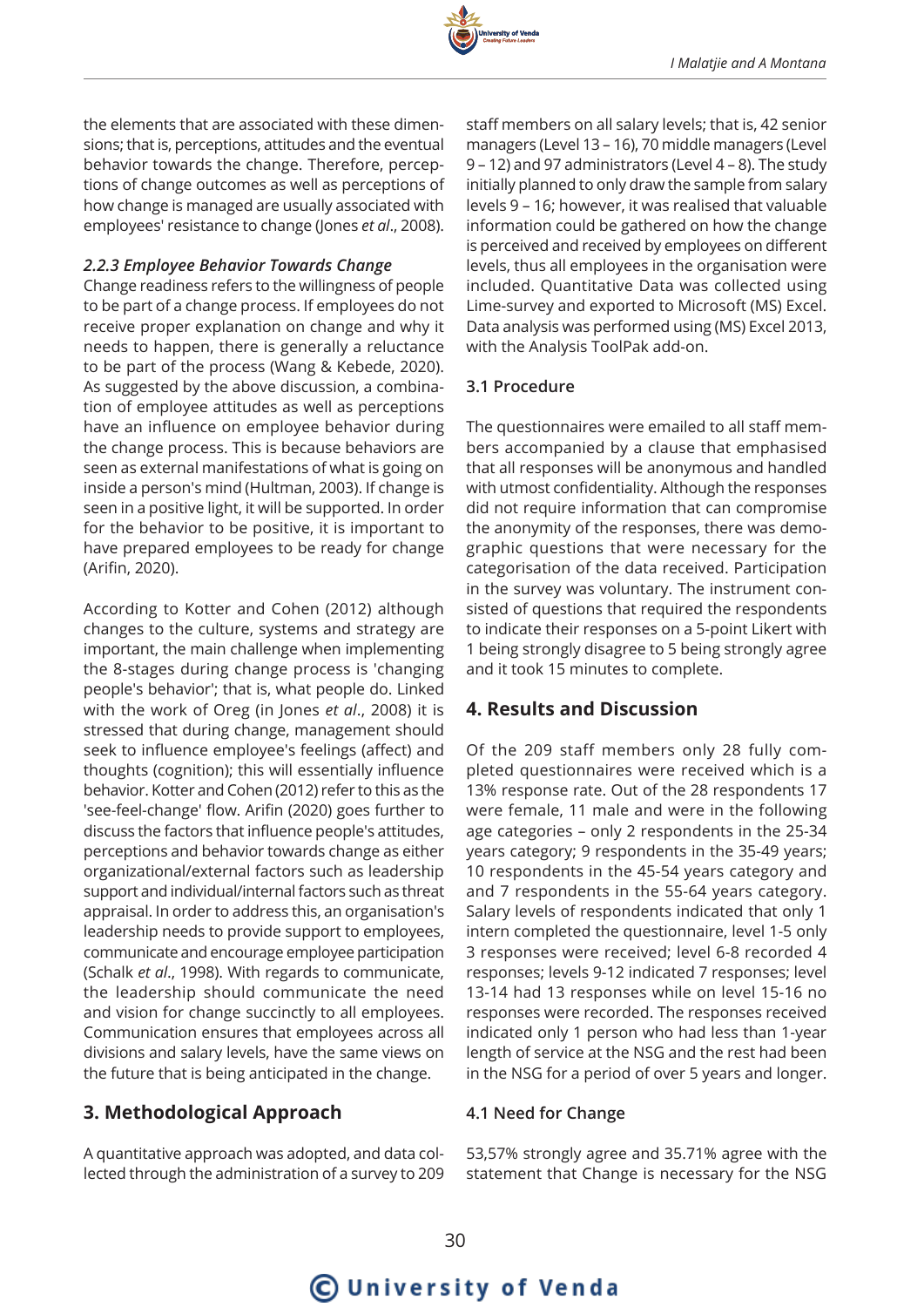

to be a better organisation. *'My views and opinions are considered when decisions that will affect my work are made'* – 46.43% of respondents agree with this statement, while 28,57% neither agree nor disagree and 21.43% disagree with the statement. *I understand the vision and strategic direction that informed the change*, this statement received a 67.86% agree while 17.86% were neutral and only 7.14% disagreed. *Our senior managers encourage all of us to embrace organisational change*, 25% of respondents disagreed with the statement while 46.43% agreed with it and 28.57% were neutral. 75% of respondents agreed with the *statement 'I think the organisation will benefit from this change'*, while 21,43% remained neutral and only 3,5% disagreed with the statement. *'The organisation is going to be more productive when we implement this change'* – 50% of respondents agreed with the statement while 42.86% remained neutral and only 7.14% disagreed with it. *'Feedback of every change intervention is provided to staff timeously'*; 46,43% agreed with the statement, 25% disagreed and the rest were neutral.

In this category the need for change was measured and the outcome is that there is indeed a need for change within the organisation. Results indicate that respondents agree with the need for change and they support the change initiative. Respondents believe that change will make the NSG a better organisation and that it will benefit from change.

#### **4.2 Attitudes to Change**

In this section the attitudes of respondents towards change were measured. *'I am quite confident the organisational change initiatives will have the desired effect in my organisation'*, 64,29% of respondents agreed with the statement, 10.71% disagreed and the rest remained neutral. *'I don't see why we need to implement change when past initiatives have failed'* 67,86% of respondents disagreed with this statement, 10.71% neither agreed nor disagreed while 21.43% disagreed with it. '*When this change is implemented, I don't believe there is anything for me to gain'*; 18,47% agreed with the statement, 53,58% disagreed with this statement. 71,43% of respondents disagreed with the statement that *'Changing plans seems like a real hassle to me'* while 21,43% disagreed and the rest remained neutral. *'I am looking forward to changes in my working environment'*, majority of respondents agreed with this statement (78,57%) while only 14.28% disagreed with it and 7.14% remained neutral. *'I don't think there are*  *legitimate reasons for us to make this change'*; 71,43% of respondents disagreed with this statement and only 14.28% agreed with it.

From the data collected in this category, it is clear that most of the respondents' attitude (thoughts and feelings) towards the impending change is positive, it is only a slight percentage of respondents who showed a negative attitude towards the change process. In the works of Argyris (1964); Likert (1961) as quoted by Ritz (2009) in a change process positive attitudes can be achieved through maintaining a positive social organisational environment, such as by providing good communication, autonomy, participation and mutual trust.

#### **4.3 Change Perceptions**

*'I believe management considered all angles to inform the need for change'*; 39.28% of respondents disagreed with the statement, while the other 39.28% agreed and 21.43% did not agree or disagree. Out of the received responses, 75% agreed with the statement that *'the department's leadership understands what they are doing with the change process'* and only 21,43% disagreed with it. *'My opinion is considered when there are changes that will affect my work';* 17,85% disagreed with the statement while 46,43% agreed with it. Majority (60,72%) of the respondents agreed with this statement that *'This change will enhance the position of the organization in the public sector*'. *'I see myself progressing in my career through this change'*; 28,57% disagreed with the statement and 39.28% agreed with it. '*This change will not benefit me in any way'* over 50% of respondents disagreed with this statement. 75% of respondents agreed with the statement that *'Organisational change will improve our organisations overall efficiency'*. *'The intended change makes me question my future employment with the organisation'* 46,43% agreed with this statement while 39,28% disagreed with it. *'Should the intended change be implemented right, the department will be better equipped to meet our client's needs'*; 78,57% of respondents agreed with this statement.

Change perception is about how employees view the change thus in this study the outcome is that respondents view change as a good thing for the department and some respondents are even looking forward to opportunities that will arise from the change initiative. Thus, change is viewed in a positive light and with potential prospects for better growth opportunities.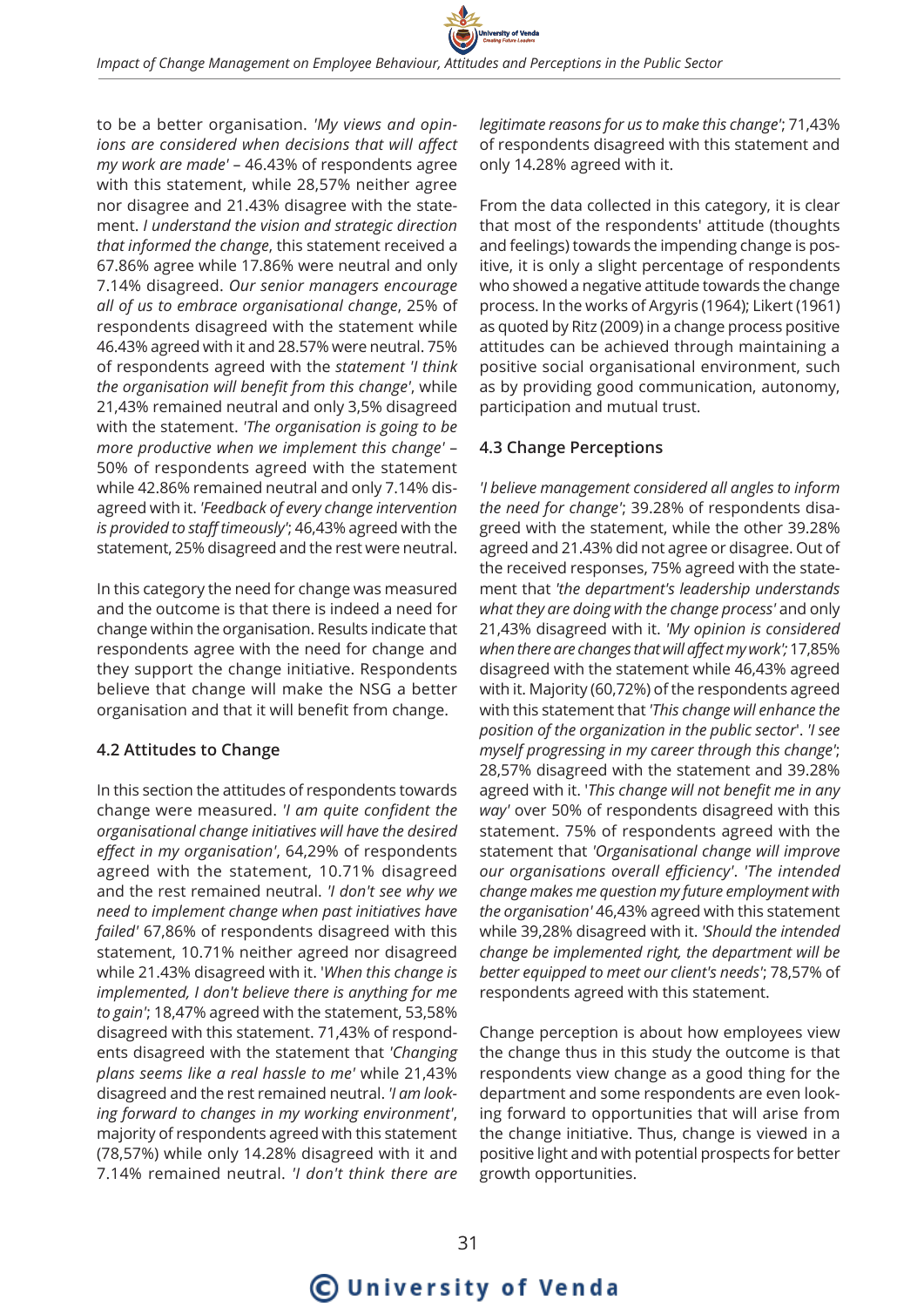

## **4.4 Employee Behaviour**

*'I assist management in advocating for the change as a change agent'*; 57,14% of respondents agreed with the finding, 28,57% were neutral while only 14,29% disagreed with the statement. 67,85% agreed with the statement *'I am confident that the change will improve the department's overall efficiency'. 'I would support and do my best for any change initiative which I see as beneficial to this organisation'* 67,86% agreed with the statement while 32,14% strongly agreed. I am always excited to attend the consultation platforms for change, an overwhelming majority of respondents agreed with this statement (89,29%). *'I will participate in change activities because I don't have a choice'*; 53,57% disagreed with the statement, 10,71% did not agree nor disagree while 35,71% agreed with it. *'I would leave the department should an opportunity arise because I see no future prospects here';* 42,86% agreed with the statement and 32,14% disagreed.

Employee behaviour indicates an employee's reaction to a particular situation in the workplace. In this instance, the current situation is the impending change. However, the results of the survey indicate that employees' behaviour towards change is favourable; this is evident in the above statements in which the majority of respondents fully support the change process.

# **5. Limitations and Recommendations**

This study carried some limitations. The data collection process was open for only 2 weeks and as there is employee rotation in place due to Covid-19 restrictions, some employees could have missed the deadline of completion. There were few respondents who participated in the study therefore results cannot be generalised to the entire public sector. Although the NSG findings are encouraging because they suggest a less resistant workforce, the low response rate; that is, 13%, cannot be ignored. It should be interesting to enquire further as to why employees did not participate in the survey. A number of reasons can be assumed; but ideally, the department needs to engage employees through platforms such as focus groups, informal discussions with change agents, at Chief Directorate meetings and in departmental meetings. The information gathered from these consultations could perhaps be used to improve the management of change within the department.

Resistance to change has been highlighted as a culmination of negative employee attitudes and perceptions towards a change process. This is because people, as the recipients of change, have more to lose or gain from any change intervention and if their stress and anxiety are not addressed, they tend to push back (Arifin, 2020; Vakola & Nikolau, 2005).

Resistance to change can be addressed through 3 main processes; that is, communication, support and employee participation. These can be addressed in the following ways:

- Support can come in the form of leadership who acknowledge employees' feelings and perceptions of the change process (Schalk *et al*., 1998). Kavanagh and Ashkanasy (2006) found that leadership, as a process of social influence in which individuals want to feel included, supported and reinforced, especially during change, is important in ensuring that employees are heard and involved in the change process.
- Support should not only be limited to leadership; but also support from supervisors and colleagues can help employees who are skeptical of the change to be more receptive and develop positive attitudes to change (Giauque, 2014). Informal and formal platforms for engagement and conversations can be set-up in the workplace as safe spaces for employees to discuss the change process.
- Communication is raised in a number of studies as a critical element during the change process (Kotter & Cohen, 2012; Maheshwari & Vohra, 2015; Schalk *et al*., 1998). This is because, if communication is not attended to, it can lead to rumours and various versions of the truth that can work against the organization's change efforts. El-Farra and Badawi (2012) further indicate that 'lack of communication in a change process will lead to mistrust of management/leadership intentions when implementing change'. Communication can be improved through staff addresses by the leadership, newsletters, posters, etcetera to ensure there is a constant flow of information through all the levels of employees within an organisation.

Suggestions could be made for future research to include a larger sample size that will be representative of the public sector. Also, in future studies a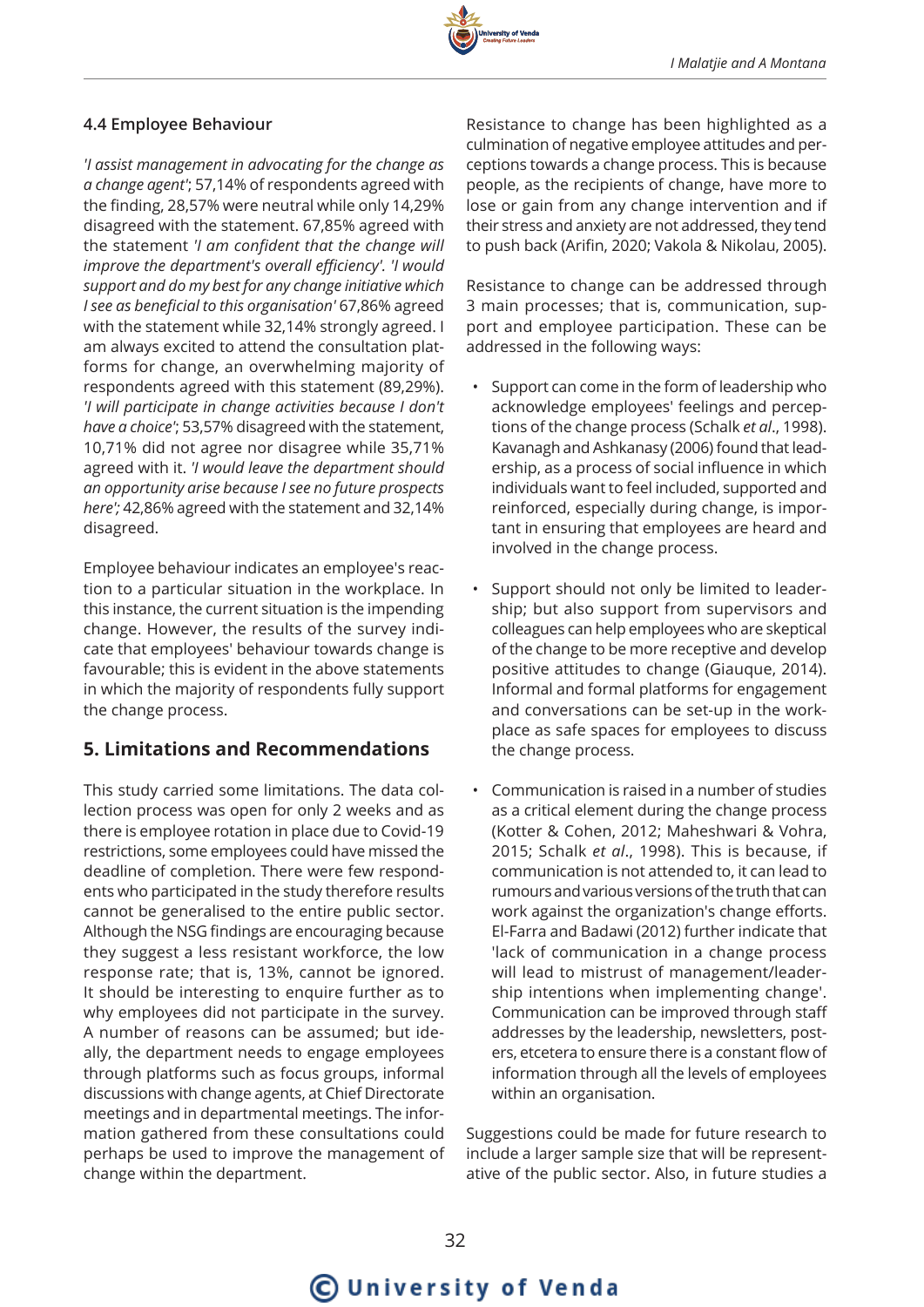

5-point Likert scale should not to be used as participants turn to select the neutral response instead of indicating whether they agree or disagree with statements.

# **6. Conclusion**

Change will always not be successful without the willingness or desire of employees. At any given time, employee morale is important in any organisation as this has an impact on the productivity of the organisation. This becomes even more critical during a change process. Leadership also plays an important role in the change process. As indicated in the study by Ritz (2009) leadership behaviour that is very supportive, that motivates employees, provides regular feedback, gives praise and is open to change has a positive influence on organisational performance and morale of employees. Therefore, employees that are motivated and have a positive morale will not have a problem going through a change process. The above theory supports the findings of this study, whereby employees at the NSG embrace change in a positive way and are looking for opportunities from the change process.

The findings of the study also emphasised the importance of communication in a change process. Galli (2018) asserts that "it is important to effectively communicate the need for change and to include employees, as well as team members to be part of the change process". Thus a proactive approach needs to be taken in a change process whereby any issues that stem from employees are addressed immediately and this can be done where communication channels are available, in turn this will ensure that employees are comfortable in getting on board the change process.

# **References**

- Arifin, K. 2020. *"Factors influencing employee attitudes toward organizational change: literature review*," in 5th ASEAN Conference on Psychology, Counselling, and Humanities (ACPCH 2019) (Gelugor: Atlantis Press), 188-191. doi: 10.2991/ assehr.k.200120.039. Accessed 13/09/2021.
- Bouckenooghe, D., Devos, G. & Van den Broeck, H. 2009. Organizational Change Questionnaire – Climate of Change, Processes, and Readiness: Development of a New Instrument, *The Journal of Psychology*, 143(6):559-599. Available at: https:// doi.org/10.1080/00223980903218216. Accessed 20/06/2021.
- Creasy, T. 2018. *An Introduction Guide to Change Management.*  Available at: www.prosci.com. Accessed 20/06/2021.
- El-Farra, M.M. & Mohammed, Badawi, M.B. 2012. 'Employee attitudes toward organisational change in the Coastal Municipalities Water Utility in the Gaza Strip', *EuroMed Journal of Business*, 7(2):161-184.
- Galli, B.J. 2018. Change Management Models: A comparative analysis and concerns. *IEEE Engineering Management review,*  46(3).
- Giauque, D. 2014. Attitudes toward organizational change among public middle managers*. Public Personnel Management*, 11(10):1-29.
- Hiatt, J. & Creasey, T.J. 2003. Change Management: The People side of change. Prosci.
- Hultman, K.E. 2003. "Managing resistance to change", in *Encyclopedia of Information Systems, volume 3.* San Diego, CA: Academic Press, 693-705.
- Jones, L., Watson, B., Hobman, E., Bordia, P., Gallois, C. & Callan, V.J. 2008. Employee perceptions of organizational change: Impact of hierarchical level. *Leadership & Organization Development Journal,* 29(4):294-316. Available at: https://doi. org/10.1080/13594320500451247. Accessed 10/09/2021.
- Kavanagh, M.H. & Ashkanasy, N.M. 2006. The impact of leadership and change management strategy on organizational culture and individual acceptance of change during a merger. *British Journal of Management*, 17(1):81-103.
- Kotter, J.P. 1996. *Leading Change.* Cambridge, MA, USA: Harvard Business School Press.
- Kotter, J.P. & Cohen, D.S. 2012. The Heart of Change: Real-Life Stories of How People Change Their Organizations. Cambridge, MA: Harvard Business Press.
- Maheshwari, S. & Vohra, V. 2015. Identifying critical HR practices impacting employee perception and commitment during organizational change*. Journal of Organizational Change Management,* 28(5):872-894, Emerald publishing.
- Malatjie, I. 2019. The impact of organisational change on employee job satisfaction at the National School of Government. *Africa Journal of Public Sector Development and Governance,* 2(1).
- Malatjie, I. & Montana, A. 2019. Job satisfaction and attitudes toward organisational change: A study at the National School of Government. In: *Proceedings of the 2019 International Conference on Public Administration and Development Alternatives (IPADA),* July 03-05, 2019, Johannesburg, South Africa. Available at: http://hdl.handle.net/10386/2752. Accessed 20/06/2021.
- Neiva, E.R., Ros, M. & Paz, M.G.T. 2005. Attitudes towards organizational change: validation of a scale*. Psychology in Spain*, 9(1):81-90.
- Ritz, A. 2009. Public Service motivation and organizational performance in Swiss Federal Government. *International Review of Administrative Sciences.*
- Schalk, R., Campbell, J.W. & Freese, C. 1998. Change and employee behaviour*. Leadership & Organization Development Journal,*  19(3):157-163.